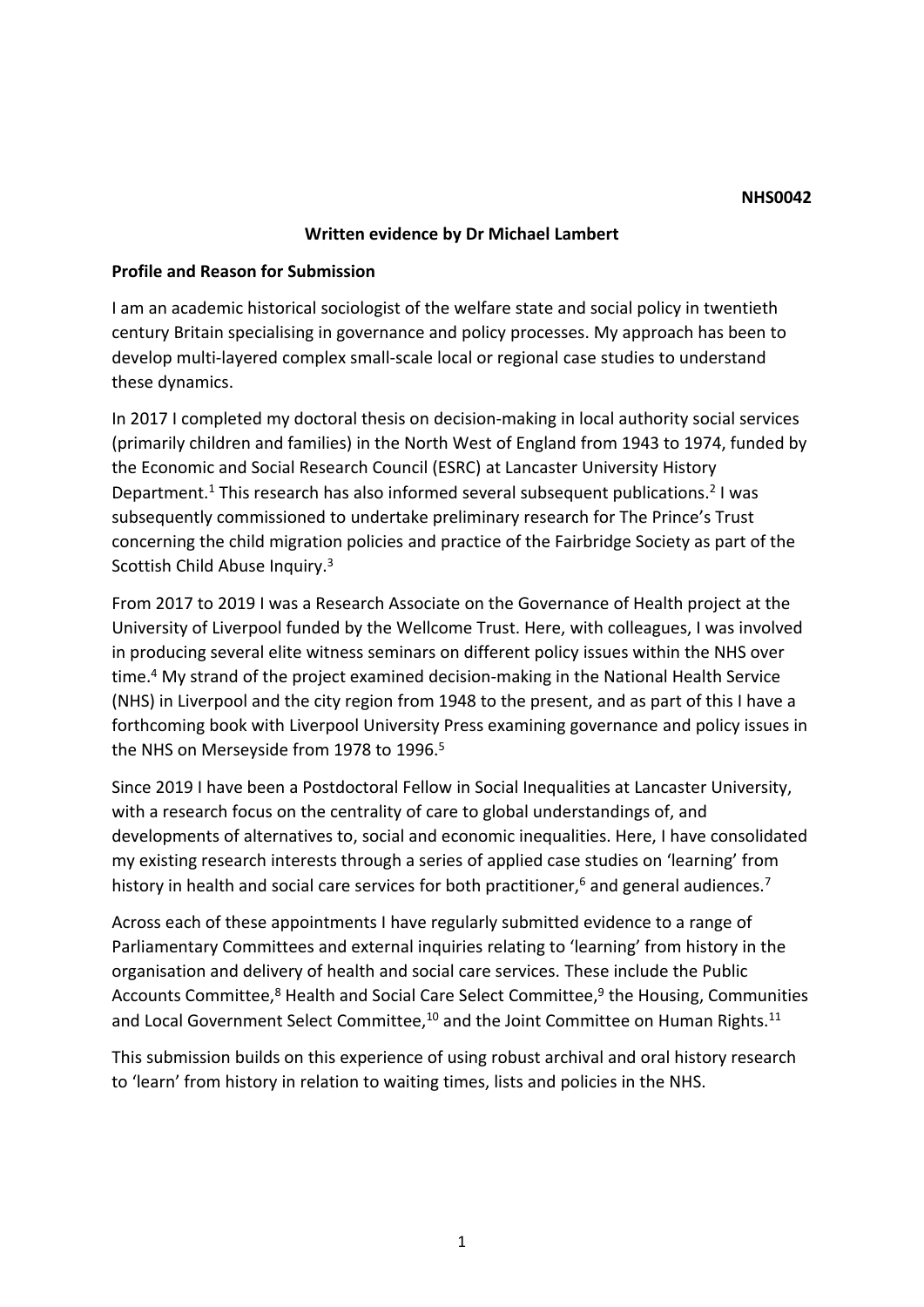# **Learning from Histories of Waiting**

1. **History does not repeat but it rhymes**. In 1987 John Yates published *Why are we waiting* based on his work at the University of Birmingham Inter-Authority Comparisons and Consultancy (IACC). He stated that there were five 'dreary old answers' rehearsed by those unable – or unwilling – to do anything about waiting lists in the NHS.<sup>12</sup> They were:

- a. Statistics are too inaccurate to use.
- b. Waiting-lists will always exist.
- c. More resources are required.
- d. The NHS is inefficient.
- e. There is one service for the rich and another for the poor.

Although impossible to predict the future, it is incredibly likely that each of these will be, again, rehearsed during the course of the work of the Public Accounts Committee hearing. If these 'dreary old answers' were of limited value in tackling waiting in the NHS more than thirty years ago, they are arguably even less valuable today. **History does not offer clear cut 'lessons', but 'learning' opportunities.**

2. **A focus exclusively on the concerns of the present overlooks the longevity of waiting list experiences and policies in the NHS**. Waiting lists have always existed but his does not imply they always will. Writing in 1993, Stephen Frankel commented that:

The nature and content of waiting for treatment in the National Health Service has remained remarkably stable since the inception of the service, and yet much writing about waiting lists implies that the phenomenon is an aberration which demands ready solutions.<sup>13</sup>

There is tendency by political figures to claim that the waiting list problem they are managing is new, unprecedented or exceptional. This myopia has been worsened by the erosion of institutional memory within the bureaucratic structures of both the Department of Health and Social Care (DHSC) and NHS England. The result is action before knowledge which grasps towards previous failed solutions.<sup>14</sup> Waiting list crises are not new and should not be treated as such.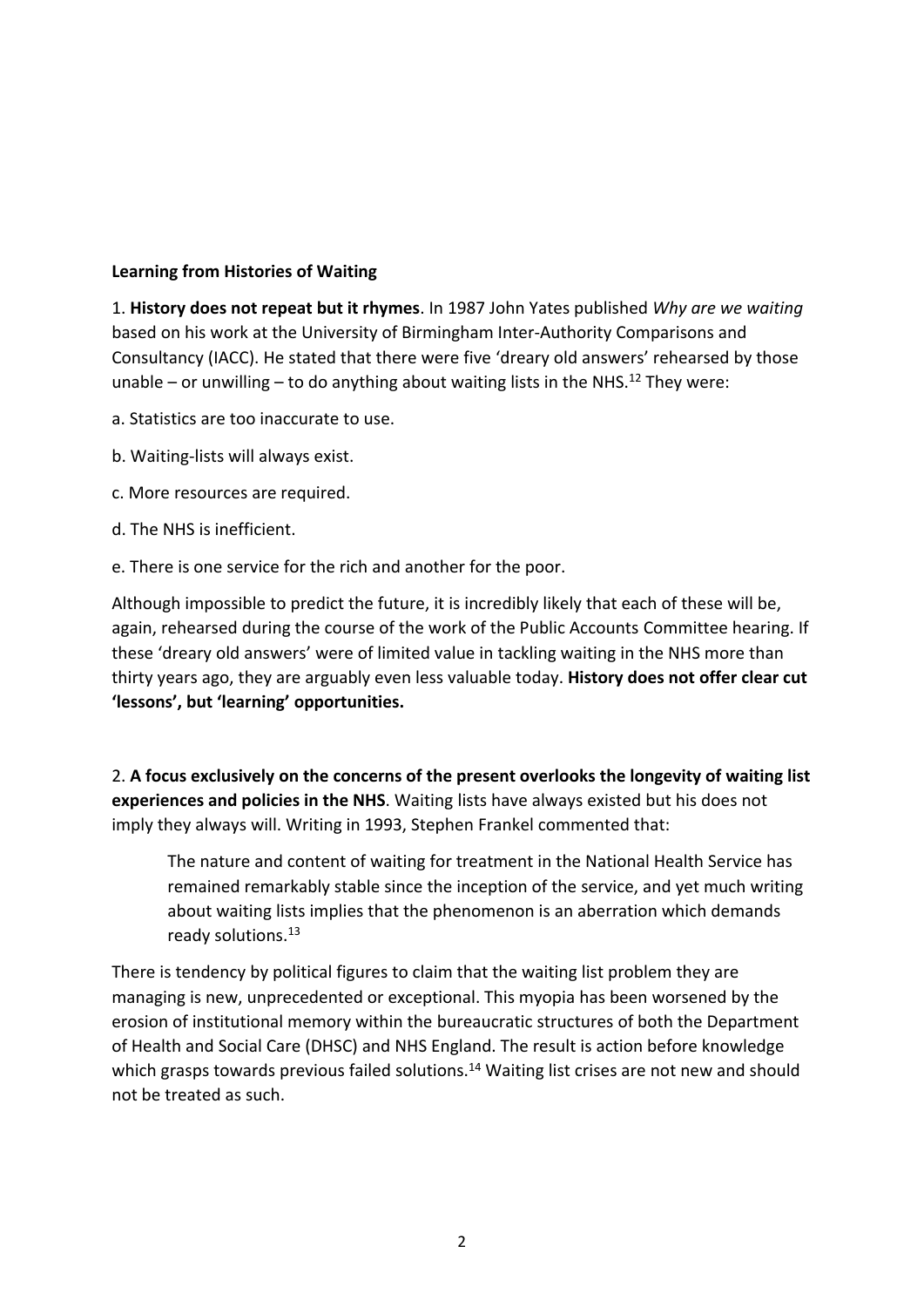3. **The growing politicisation of waiting lists and times will inevitably lead to interference to improve their public image regardless of whether change has been achieved**. As Sally Sheard notes, 'reliability – or rather malleability – of statistics for waiting lists and times appears to have been responsive to political pressures'.<sup>15</sup> Whether command-and-control, markets, or targets, public waiting list politicisation produces the same end result following interference: damage.<sup>16</sup> If anything, this type of national political interference causes further anxiety, a shift in essential resources from frontline care into managerial protection by NHS organisations.<sup>17</sup> Politicisation brings benefits in terms of increased attention, scrutiny and accountability, but it also opens the door to micromanagement, interference and vacillation.

4. **Waiting is not a universal experience but varies by place, time, patients, professionals and precedent**. As Nick Timmins suggests, 'the NHS is not one single organisation but many hundreds of organisations.... Each has its own history, culture and local circumstances.<sup>18</sup> These histories inform the present and any single blunt policy instrument will fail to capture the diversity of circumstances to be found across health and social care services. Sally Sheard has convincingly argued in her reflections on health policy and waiting times that:

Addressing both national and local waiting list and waiting time issues has been a chronic source of tension in the UK NHS. Repeated local studies demonstrated that it was difficult to attribute blame to single factors, or to clear disparities between supply and demand.<sup>19</sup>

The Liverpool experience provides a case in point, with Mersey Regional Health Authority (RHA) ascending from being the very worst to best performing region from 1983 to 1994; this, despite the vagaries of the Waiting List Fund (WLF) launched in 1986 which sought to tackle structurally mounting backlogs through a single intervention.<sup>20</sup> Although partially attributable to such a high baseline figure, $21$  there was undoubtedly a targeted regional strategy which was sensitive to a diversity of experiences across different District Health Authorities (DHAs) which reflected an understanding of the interconnection between supply and demand.<sup>22</sup> Although given the national political commitment to reducing waiting times, this was not without its own manipulation.<sup>23</sup> Crucially, local and regional waiting lists exist within their own NHS systems rooted in time, space and place.<sup>24</sup> Waiting is not a universal but particular process which requires a nuanced response.

## 5. **Waiting should not be treated in isolation from the rest of the NHS health system**.

Historical understanding of waiting lists and their management shows that policies and decisions cannot be divorced from the range of reforms, changes, and activities taking place across the NHS. The WLF of the 1980s was developed during the transition from the 'old' command-and-control NHS to the 'new' marketised one and reflected a changing approach to incentivising behaviours at managerial and clinical levels.<sup>25</sup> The 'targets and terror' of the payment-by-results mechanism introduced during the 2000s which produced a 'historically significant decline in waiting times for NHS services' according to Adrian Kay,<sup>26</sup> occurred at a time of record investment across the entire NHS system.<sup>27</sup> In the current context of major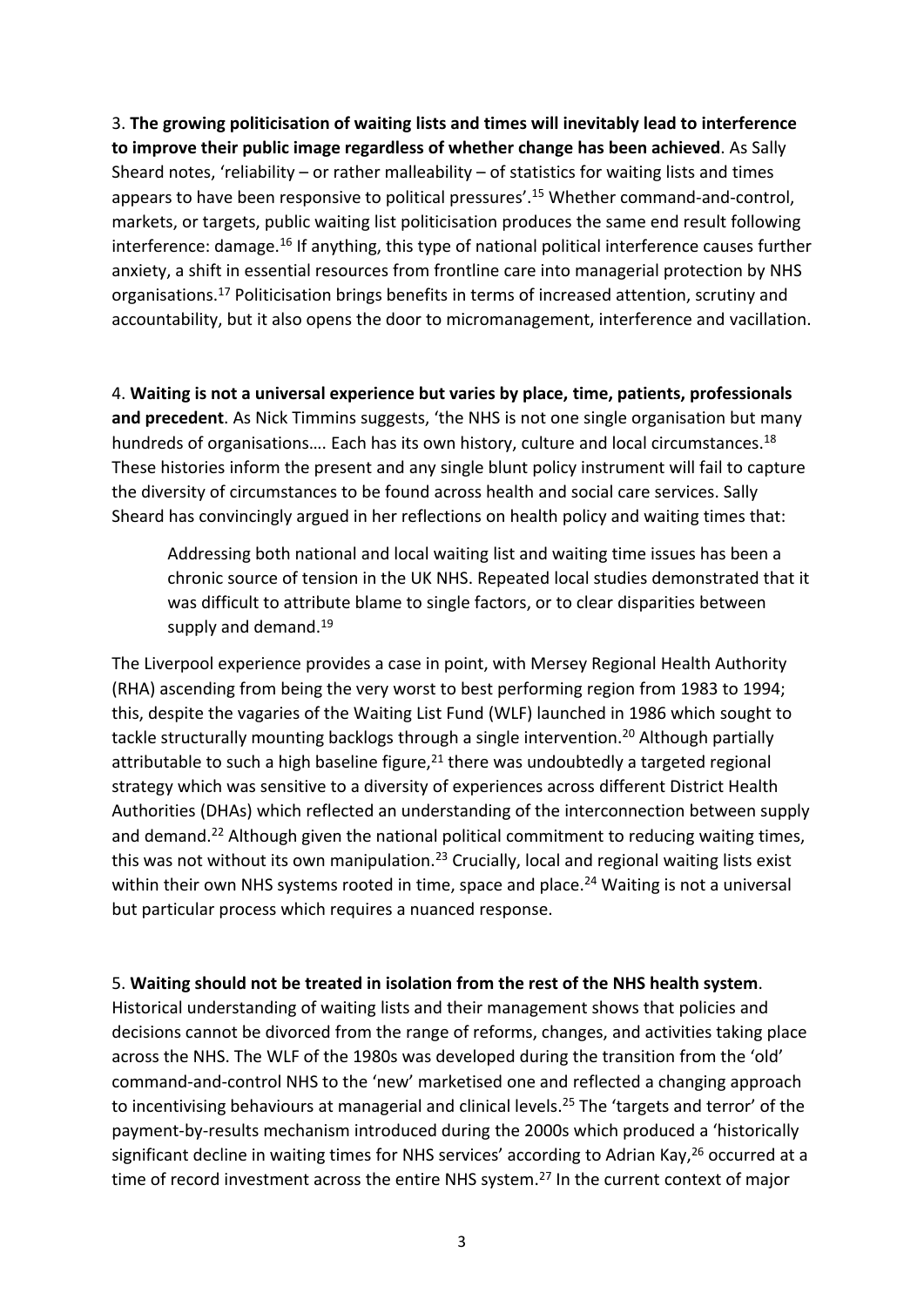structural reform with the creation of Integrated Care Systems (ICSs), a review into NHS leadership by Sir Gordon Messenger, ongoing revision to long-term plans, workforce shortages, a primary care system on the verge of being overwhelmed and the appointment of a new Chief Executive during a global pandemic, never mind the changing practice of medical care itself, waiting lists need to be treated as part of this large systemic whole. As a consequence, a discrete and distinct focus on waiting lists can be counterproductive and reaffirms a mistaken view that anomalous backlogs can be swiftly and forever conquered through a single intervention. History shows that this is not the case.

6. **Increased use of private facilities in the short-term to reduce demand will erode public capacity in the NHS in the long term**. Rising waiting lists is good business for the private health sector in Britain. On the one hand, since the WLF in the 1980s, the use of private sector facilities to treat NHS patients has become a widespread and common mechanism to meet waiting list targets or drive incentives on times and treatment.<sup>28</sup> On the other hand, rising waiting lists invariably lead to patients able to afford treatment using their resources to jump the queue, entrenching existing waiting lists and offering a considerable financial and professional distraction to consultants employed across the sectors.<sup>29</sup> This also cements inequalities of access, care and treatment for those unable to pay who typically experience greater needs in relation to the NHS.<sup>30</sup> In short, growing private capacity to meet NHS backlogs or waiting list queue-jumpers confirms Julian Tudor-Hart's famous inverse care law.<sup>31</sup> Long-term structural dependency to reduce waiting lists with the private sector in turn erodes both the quality and quantity of available care in the public sector. As the Covid-19 pandemic has demonstrated, when this is in demand it cannot readily be provided or replaced to meet exceptional circumstances. Equally, the private sector is not up to the job of providing additional capacity as it largely relies on staff who work across both sectors<sup>32</sup> and who, in a time of crisis, commit to working for the NHS. People are the NHS, not bricks and mortar, and cannot readily be mobilised if short-term gains are bought at the expense of long-term losses.

7. **Overcoming waiting in the NHS cannot be dealt by intensifying activity or demanding increased out- or throughput, but by reforming the entire dynamics of the health system**. These take time, require integrated, collaboration and cooperation which are built over time and recognise the interconnected dynamics of planning, organising and delivering complex health services. These relationships are undermined by a short-term political focus on results based on a simple diagnosis and solution.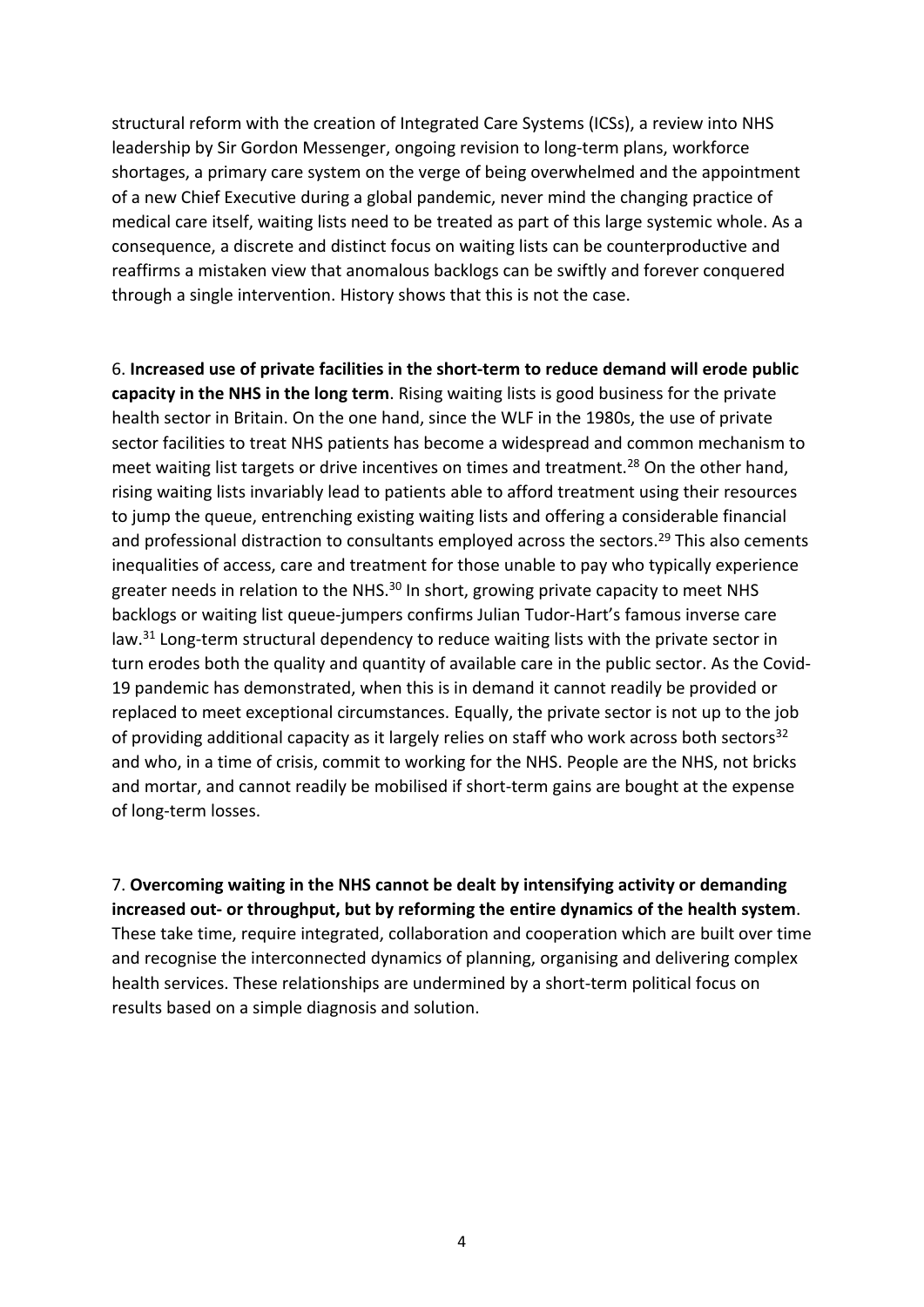<sup>1</sup> Michael Lambert, '"Problem families" and the post-war welfare state in the North West of England, c. 1943-74', unpublished PhD thesis, Lancaster University, 2017. Available: [https://eprints.lancs.ac.uk/id/eprint/86404/1/2017LambertPhD.pdf.](https://eprints.lancs.ac.uk/id/eprint/86404/1/2017LambertPhD.pdf)

 $<sup>2</sup>$  Michael Lambert, 'In pursuit of the "welfare trait": recycling deprivation and reproducing depravation in</sup> historical context', *People, Place and Policy*, 10:3 (2016), 225-238; id., 'État-providence et gestion de la pauvreté en Grand-Bretagne moderne', *Revue Quart Monde*, 246 (2018), 32-38; id., 'Between "families in trouble" and "children at risk": historicising 'troubled' family policy in England since 1945', *Children and Society*, 33:1 (2019), 82-91; Michael Lambert and Stephen Crossley, '"Getting with the (troubled families) programme": a review', *Social Policy and Society*, 16:1 (2017), 87-97.

<sup>3</sup> Michael Lambert, *Preliminary report concerning historical child migration policies, procedures and practices of the Fairbridge Society in relation to the Scottish Child Abuse Inquiry* (London: The Prince's Trust, 2019).

<sup>4</sup> Eleanor Mackillop, Sally Sheard and Michael Lambert (eds.) *The development of health economics and the role of the University of York: a witness seminar transcript*. Liverpool: University of Liverpool Department of Public Health and Policy, 2018; Eleanor Mackillop, Sally Sheard, Philip Begley and Michael Lambert (eds.) *The introduction of the National Health Service (NHS) internal market: a witness seminar transcript*. Liverpool: University of Liverpool Department of Public Health and Policy, 2018; Michael Lambert, Sally Sheard and Philip Begley (eds.) *Mersey Regional Health Authority, 1974-1994: a witness seminar transcript*. Liverpool: University of Liverpool Department of Public Health and Policy, 2020.

<sup>5</sup> Michael Lambert, *Managing decline: governing the National Health Service in Liverpool, 1978-1996*. Liverpool: Liverpool University Press, forthcoming 2023.

<sup>6</sup> Michael Lambert, 'Lancashire and South Cumbria New Hospitals Programme: once in a generation or generation gap?', *Morecambe Bay Medical Journal*, 8:10 (2021), 284-287; id., Fortunate men or penny collectivists? General practice in Lancashire and Westmorland during the "classic" NHS', *Morecambe Bay Medical Journal*, 8:11(2021), 301-305; id., 'Medical education, workforce inequalities, and hierarchical regionalism: Lancaster University and the unrealised Medical School, 1964-68', *Morecambe Bay Medical Journal*, forthcoming.

<sup>7</sup> Michael Lambert, 'The virtues of decentralisation for health services in crisis', *History & Policy*, Policy Paper, 12 February 2021. Available: [http://www.historyandpolicy.org/policy-papers/papers/the-virtues-of](http://www.historyandpolicy.org/policy-papers/papers/the-virtues-of-decentralisation-for-health-services-in-crisis)[decentralisation-for-health-services-in-crisis,](http://www.historyandpolicy.org/policy-papers/papers/the-virtues-of-decentralisation-for-health-services-in-crisis) id., 'The vices of patronage for health services under reform', History & Policy, Policy paper, 21 July 2021. Available from: [https://www.historyandpolicy.org/policy](https://www.historyandpolicy.org/policy-papers/papers/the-virtues-of-decentralisation-for-health-services-in-crisis)[papers/papers/the-vices-of-patronage-for-health-services-under-reform](https://www.historyandpolicy.org/policy-papers/papers/the-virtues-of-decentralisation-for-health-services-in-crisis)

<sup>8</sup> Michael Lambert, 'Written evidence submitted to the Public Accounts Committee Inquiry into the Troubled Families Programme', October 2016. Available from:

[https://data.parliament.uk/WrittenEvidence/CommitteeEvidence.svc/EvidenceDocument/Public%20Accounts](https://data.parliament.uk/WrittenEvidence/CommitteeEvidence.svc/EvidenceDocument/Public%20Accounts/Troubled%20Families/written/39004.pdf) [/Troubled%20Families/written/39004.pdf.](https://data.parliament.uk/WrittenEvidence/CommitteeEvidence.svc/EvidenceDocument/Public%20Accounts/Troubled%20Families/written/39004.pdf)

<sup>9</sup> Michael Lambert, 'Written evidence submitted to the Health and Social Care Committee Inquiry into Delivering Core NHS and Care Services during the Pandemic and Beyond', May 2020. Available from: [https://committees.parliament.uk/writtenevidence/2721/pdf/.](https://committees.parliament.uk/writtenevidence/2721/pdf/)

<sup>10</sup> Michael Lambert, 'Written evidence submitted to the Housing, Communities and Local Government Committee of Inquiry into the Funding and Provision of Local Authorities' Children's Services', March 2019. Available from:

[https://data.parliament.uk/writtenevidence/committeeevidence.svc/evidencedocument/housing](https://data.parliament.uk/writtenevidence/committeeevidence.svc/evidencedocument/housing-communities-and-local-government-committee/local-authorities-childrens-services/written/93900.pdf)[communities-and-local-government-committee/local-authorities-childrens-services/written/93900.pdf.](https://data.parliament.uk/writtenevidence/committeeevidence.svc/evidencedocument/housing-communities-and-local-government-committee/local-authorities-childrens-services/written/93900.pdf)

<sup>11</sup> Michael Lambert, 'Written evidence submitted to the Joint Parliamentary Committee on Human Rights Inquiry into the Right to Family Life: Adopted Children of Unmarried Women, 1949-1976', October 2021. Currently in progress.

<sup>12</sup> John Yates, *Why are we waiting: an analysis of hospital waiting-lists* (Oxford: Oxford University Press, 1987), 5-6.

<sup>13</sup> Stephen Frankel, 'The origins of waiting lists', in Stephen Frankel and Robert West (eds.) *Rationing and rationality in the National Health Service: the persistence of waiting lists* (Basingstoke: Macmillan, 1993), 2-3.

<sup>14</sup> Jo Maybin, *Producing health policy: knowledge and knowing in government policy work* (Basingstoke: Palgrave Macmillan, 2016).

<sup>15</sup> Sally Sheard, 'Space, place and (waiting) time: reflections on health policy and politics', *Health*